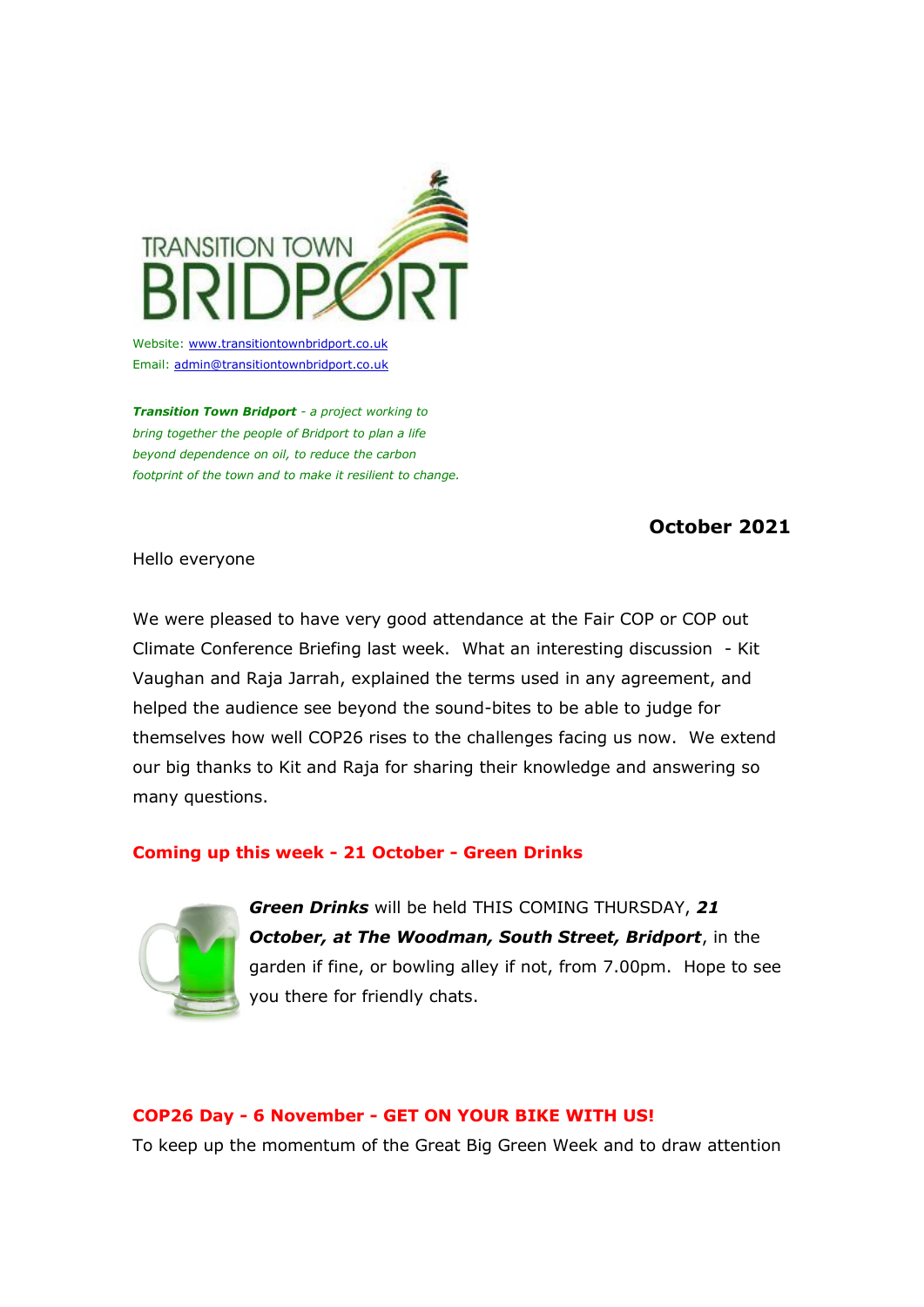to low carbon travel, **West Dorset Friends of the Earth** is planning a colourful cycle ride through Bridport on 6th November (the first day of COP26), with hopefully a safe route for children too. Look out for more details on TTB website and our Facebook page.

Please spread the word and expressions of interest to [mackinnonsarah@aol.com](mailto:mackinnonsarah@aol.com)

**'HELP OUR PLANET' SERIES OF TALKS - Tuesday 9 November, 7pm, The Marine Theatre, Lyme Regis AND at The Bull Hotel, East Street, Bridport, on Wednesday 10th November at 4.30pm (part of the Bridport Literary Festival).**

Talk Number 5 - Patrick Barkham will speak on "Why children need more nature in their lives and how we can provide this." Patrick's talk will be followed by a panel discussion and the evening will end with questions from the audience. Do join us for a fascinating evening with a nationally renowned speaker.

[More information](https://transitiontownbridport.us13.list-manage.com/track/click?u=c5fcbeedffae114d69833f643&id=39f2974bf3&e=7424f95957) Tickets via the [Marine theatre website](https://transitiontownbridport.us13.list-manage.com/track/click?u=c5fcbeedffae114d69833f643&id=f7542cb446&e=7424f95957) or for The Bull, from [Bridport TIC.](https://transitiontownbridport.us13.list-manage.com/track/click?u=c5fcbeedffae114d69833f643&id=cd0e872ae8&e=7424f95957)

# **Advance notice...18 November - TTB's AGM - Thursday 18 November, at 6.30pm**

This will be a **VIRTUAL meeting, due to Covid caution.** The link is on the TTB website.

All papers will be sent out to Voting Members in due course, via email. Will all Voting Members please let admin know asap if your cirumstances and/or contact details have changed since April 2020.

**A note on** *Voting Members (VM)*: Whereas the AGM is open to all, only signed-up Voting Members can vote. Being on this mailing list does not equate to being a VM. If you'd like to be a VM, please go to our website and complete the form on the [Membership page,](https://transitiontownbridport.us13.list-manage.com/track/click?u=c5fcbeedffae114d69833f643&id=f420a089be&e=7424f95957) and send this to us.

**A note on becoming a Director of TTB:** TTB's constitution allows us as many Directors as we like. All must be a VM (see above) and we prefer that they have been a VM and Core Group member for at least one year. Directors are voted in to hold the key organisational posts and three stand down each year in rotation, to be voted in again if they wish. To become a Director, you need to apply. Contact admin for details.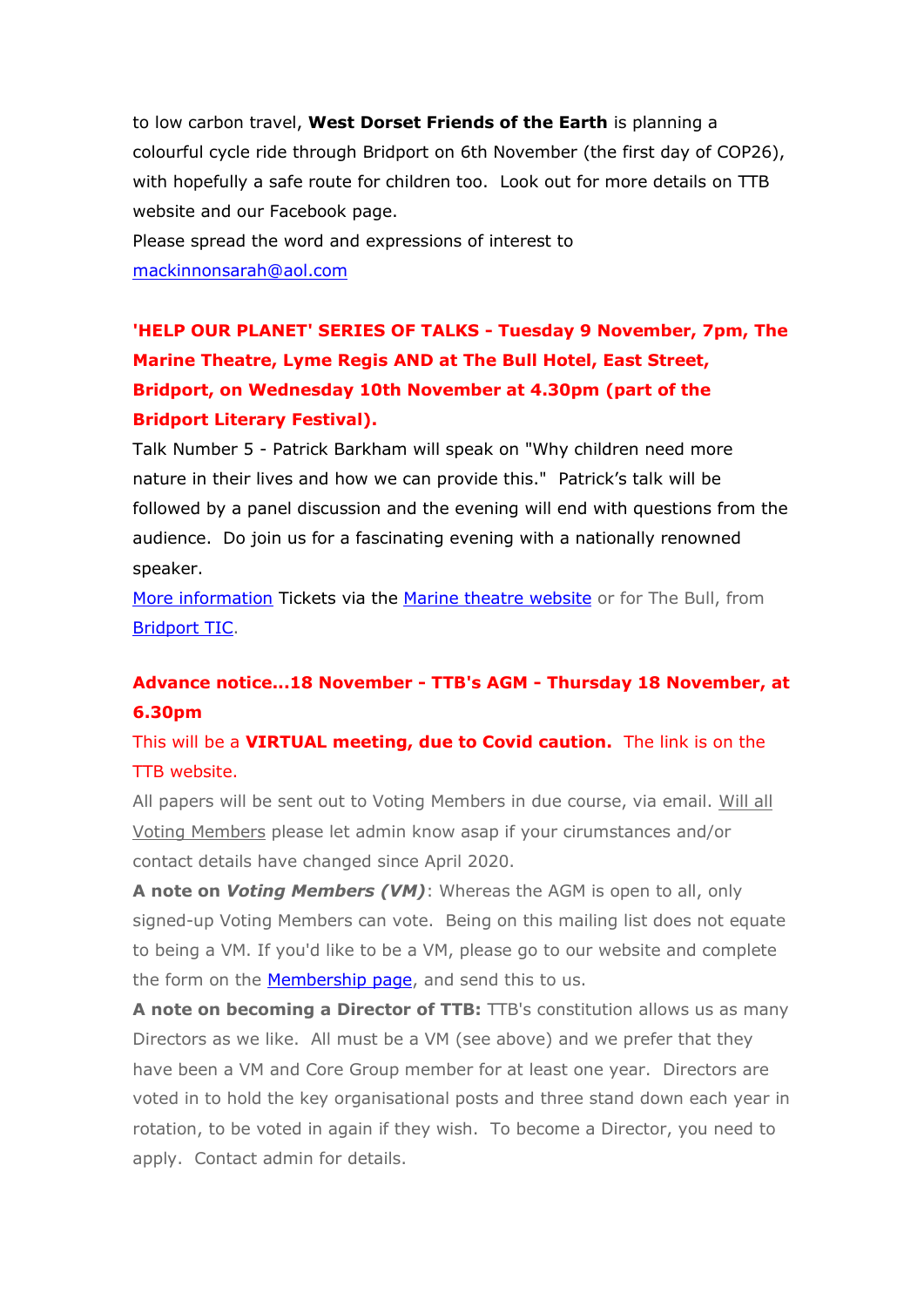**Core Group:** Anyone is welcome to join our Core Group, to offer ideas and help in any way to further the cause of TTB.

#### **Community to Community**

Sarah Wilberforce published this on HOME in Bridport

*"Today the Community Orchard gave apples away. They went to St. Mary's school and BPS to be part of fruit puddings and fruit tuck. Thank you."*

One community group helping another - how great is that?

### **Bridport and Beaminster Co-op Member Pioneer shared a post.**

Well done to those who helped us on the 2nd of Bridport's From Street to Sea Mass Litter pick. Litter pickers were busy throughout Bridport, our rivers and West bay. It is amazing what you pick up. Along with a whole load of cigarette butts, and litter were some chair seat pads, a bag of videos and a glass lamp stand! If you'd like to adopt a street in Bridport and become part of the street champion movement, email:<mailto:bridportlfs@icloud.com>

### **Be an Energy Champion in Bridport!**

Bridport Town Council will be launching a new 'Energy Champions' scheme in Bridport on 30 October with information and workshop sessions. We are looking for energy champions to support Bridport households in reducing their energy costs to tackle fuel poverty, and at the same time making the radical reductions in home carbon emissions necessary to avoid runaway climate change. Energy Champions will receive training and ongoing support from our partners, the Centre for Sustainable Energy.

Follow these links for more information and to be a part of the solution to our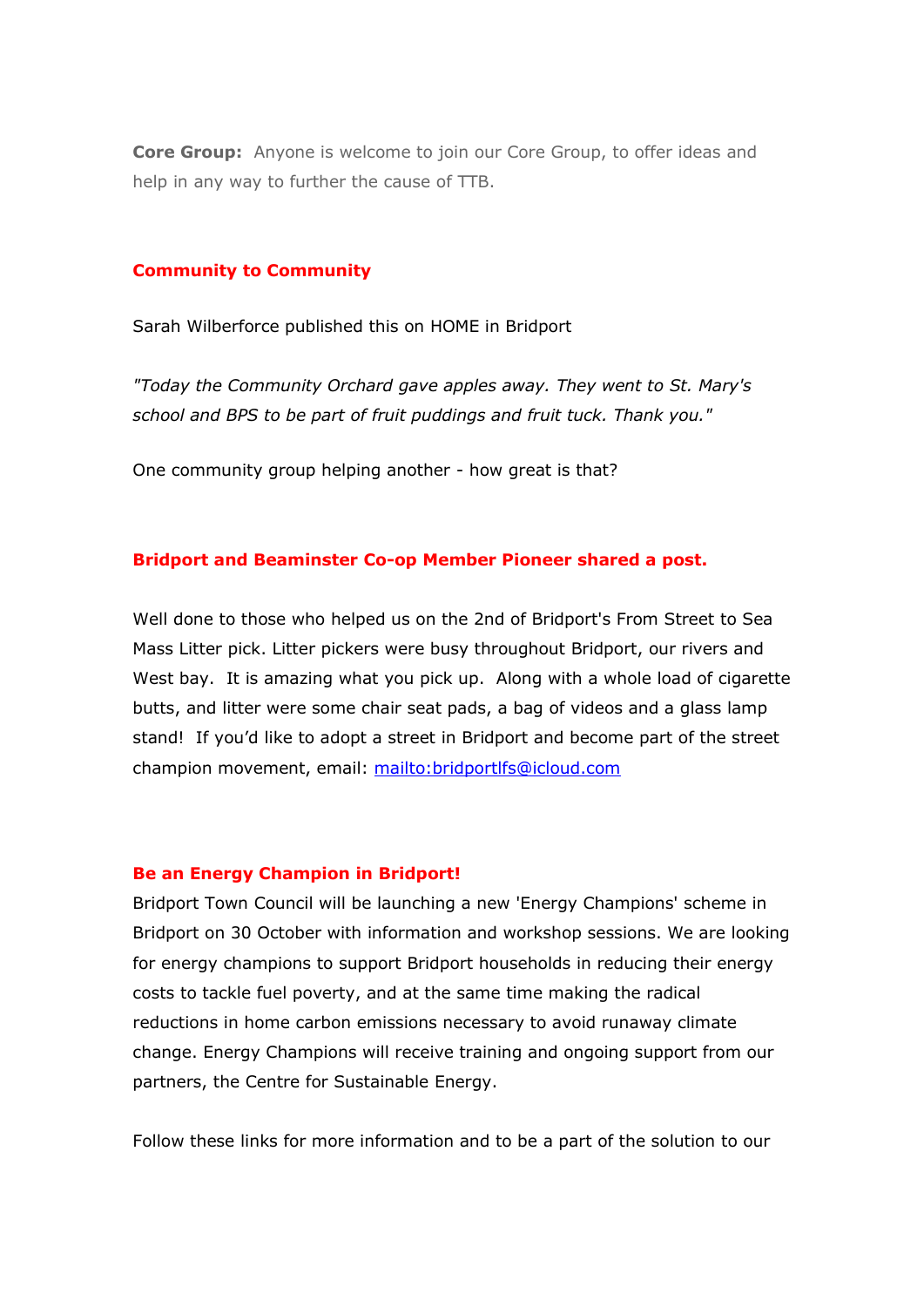energy crisis!

Find out more from our [information sheet](https://transitiontownbridport.us13.list-manage.com/track/click?u=c5fcbeedffae114d69833f643&id=5be48697d3&e=7424f95957) or contact [david.dixon@bridport](mailto:david.dixon@bridport-tc.gov.uk)[tc.gov.uk.](mailto:david.dixon@bridport-tc.gov.uk)

Launch events (tickets through Eventbrite):

- 1. [Domestic lighting,](https://transitiontownbridport.us13.list-manage.com/track/click?u=c5fcbeedffae114d69833f643&id=ca01fdbfc9&e=7424f95957) 9.45am 30 Oct
- 2. [Exterior lighting,](https://transitiontownbridport.us13.list-manage.com/track/click?u=c5fcbeedffae114d69833f643&id=8ec699a9b5&e=7424f95957) 11am 30 Oct
- 3. [Decarbonising our homes,](https://transitiontownbridport.us13.list-manage.com/track/click?u=c5fcbeedffae114d69833f643&id=cff2928dbe&e=7424f95957) 12pm 30 Oct

## **Ongoing...every Thursday morning - Food Stall**



This opens every week at **St Swithin's Church car park** *on Thursdays from 9.30-*

*1.00.* The stall is run by the Bridport Local Food Group and the Fridge. Food near its best before date, home cooked food donated by individuals, pubs, shops and restaurants is available for free. Several supermarkets are overstocked and they have donated generously. Other food outlets - Red Brick Cafe, Ropemakers, Taj Mahal restaurant and the Green Yard have all provided cooked food, and Normans, and Rawles butchers and Leakers

bakers have donated regularly. It's all free - contributions are always welcome to pay for ingredients.